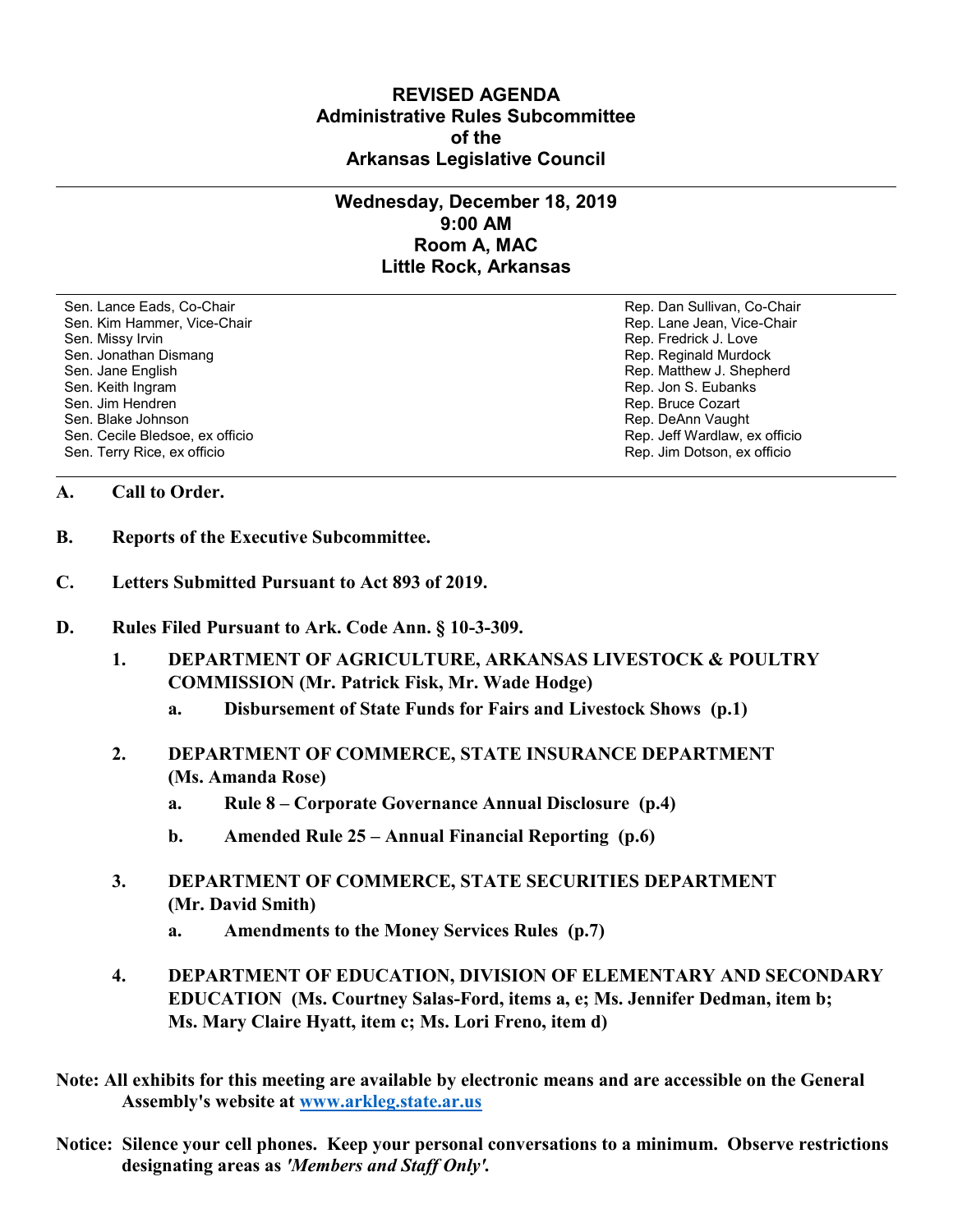- **a. DESE Rules Governing Test Security, Testing Violations, and Alleged Testing Improprieties (p.9)**
- **b. DESE Rules Governing Public School Choice and Repeals (p.11)**
- **c. DESE Rules Governing Class Size and Teaching Load (p.16)**
- **d. DESE Rules Governing the Regulatory Basis of Accounting (p.19)**
- **e. DESE Rules Governing the Arkansas Educational Support and Accountability Act (AESAA) (p.19)**
- **5. DEPARTMENT OF ENERGY AND ENVIRONMENT, DIVISION OF ENVIRONMENTAL QUALITY (Mr. Micheal Grappe, Mr. Allan Gates, Mr. Jordan Wimpy)**
	- **a. APC&EC Reg. No. 2, Regulation Establishing Water Quality Standards for Surface Waters of the State of Arkansas (Vulcan Construction Materials, L.L.C.) (p.22)**
- **6. STATE BOARD OF FINANCE (Mr. Paul Louthian)**
	- **a. Arkansas State Treasury Investment Policy (p.29)**
	- **b. Arkansas State Treasury Money Management Trust Policy (p.30)**
- **7. DEPARTMENT OF HUMAN SERVICES, DIVISION OF AGING, ADULT, & BEHAVIORAL HEALTH SERVICES (DAABHS) (Ms. Patricia Gann, item a; Mr. Mark White, item b)**
	- **a. Certification in Deaf Mental Health (p.30)**
	- **b. Rule Establishing Reasonable Charges for Costs of Treatment (p.32)**
- **8. DEPARTMENT OF HUMAN SERVICES, DIVISION OF CHILD CARE & EARLY CHILDHOOD EDUCATION (DCCECE) (Mr. David Griffin)**
	- **a. Division of Child Care and Early Childhood Education Minimum Licensing Requirements (p.33)**
- **9. DEPARTMENT OF HUMAN SERVICES, DIVISION OF CHILDREN & FAMILY SERVICES (DCFS) (Ms. Christin Harper)**
	- **a. Permanency Efforts for Children in Foster Care (p.38)**
	- **b. Referrals of Infants Born With and Affected by Fetal Alcohol Spectrum Disorder or Prenatal Drug Exposure (p.40)**
	- **c. Subsidized Guardianship (p.45)**
	- **d. Ensuring Child Safety and Confidentiality (p.47)**
- **10. DEPARTMENT OF HUMAN SERVICES, DIVISION OF MEDICAL SERVICES (DMS) (Ms. Janet Mann)**
	- **a. Hospital 3-19 Spinal Muscular Atrophy Newborn Screening (p.51)**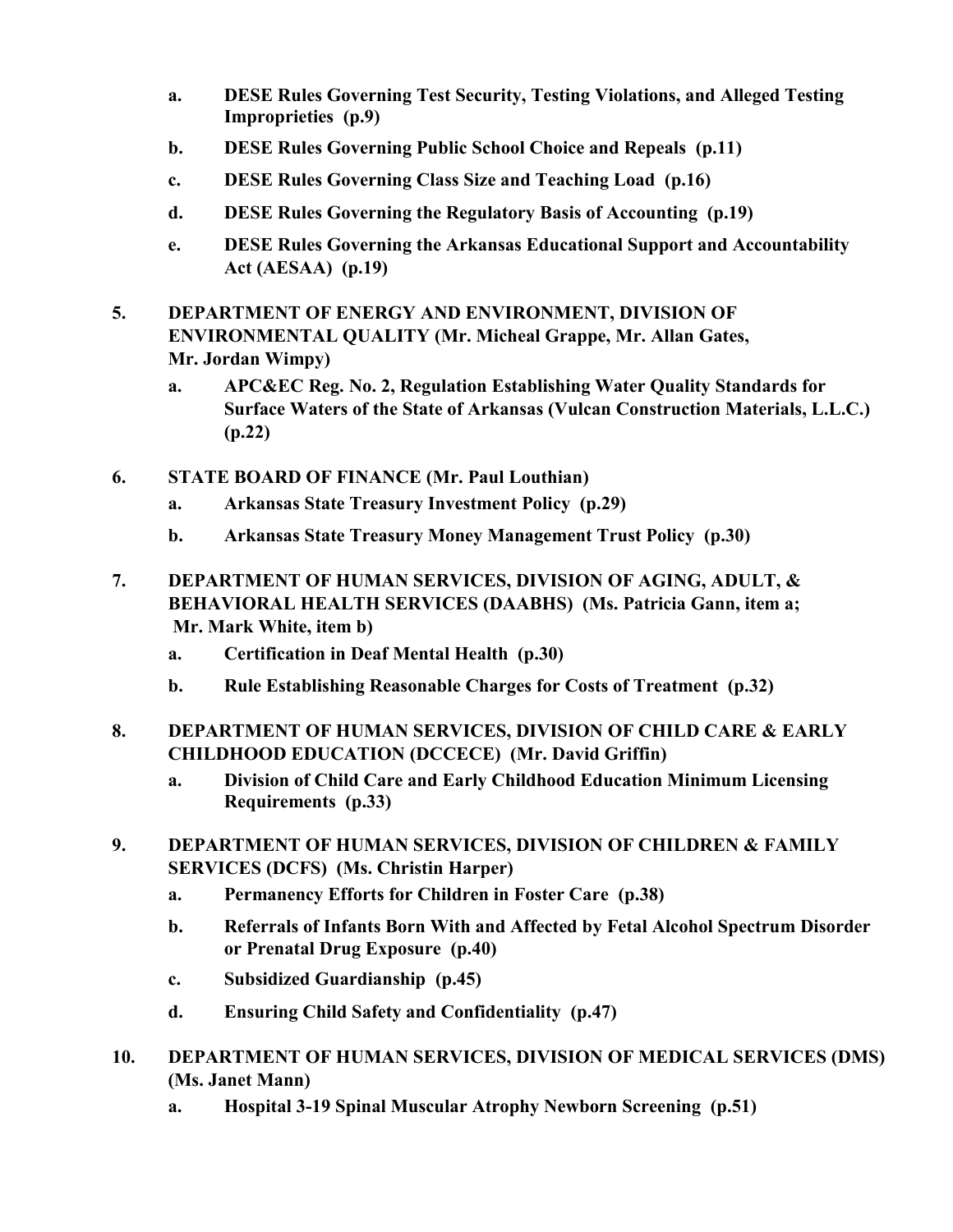- **11. DEPARTMENT OF HUMAN SERVICES, DIVISION OF YOUTH SERVICES (DYS) (Ms. Kara Benca)**
	- **a. Division of Youth Services Operations Manual (p.53)**
- **12. DEPARTMENT OF LABOR AND LICENSING, DIVISION OF OCCUPATIONAL AND PROFESSIONAL LICENSING BOARDS AND COMMISSIONS, APPRAISER LICENSING AND CERTIFICATION BOARD (Ms. Diana Piechocki)**
	- **a. Reduction in Requirements and Clean-Up 19-0003 (p.57)**
- **13. DEPARTMENT OF PARKS, HERITAGE, AND TOURISM, DIVISION OF HERITAGE (Mr. Jim Andrews, Mr. David Bell, item a; Mr. Scott Kaufman, item b)**
	- **a. Guidelines for Museum Hours of Operation (p.60)**
	- **b. Rules Governing the Arkansas Major Historic Rehabilitation Income Tax Credit Act (p.61)**
- **14. ARKANSAS PUBLIC EMPLOYEES RETIREMENT SYSTEM (Ms. Laura Gilson, Mr. Duncan Baird)**
	- **a. DROP Provisions (p.62)**
- **15. COMMISSION FOR ARKANSAS PUBLIC SCHOOL ACADEMIC FACILITIES AND TRANSPORTATION (Ms. Lori Freno)**
	- **a. CAPSAFT Rules Governing the Academic Facilities Distress Program (p.63)**
	- **b. CAPSAFT Rules Governing the Facilities Master Plan (p.66)**
	- **c. CAPSAFT Rules Governing the Academic Facilities Partnership Program (p.67)**
- **16. DEPARTMENT OF TRANSFORMATION AND SHARED SERVICES, OFFICE OF STATE PROCUREMENT (Ms. Ann Purvis)**
	- **a. Changes to Rules Under the AR Procurement Law (p.87)**
- **E. Proposed Rules Recommending Expedited Process and Procedure for Occupational Licensure Pursuant to Ark. Code Ann. § 17-1-106(c), as Amended by Act 820 of 2019.**
	- **1. DEPARTMENT OF PUBLIC SAFETY, DIVISION OF ARKANSAS STATE POLICE (Ms. Mary Claire McLaurin, Lt. Michael Moyer)**
		- **a. Amendment to the Division of Arkansas State Police Rules for Licensing and Regulation of Private Investigators, Private Security Agencies, Alarm Systems Companies, Polygraph Examiners, and Voice Stress Analysis Examiners**
		- **b. Amendment to the Division of Arkansas State Police Used Motor Vehicle Dealer Licensing Rules**
- **F. Adjournment.**